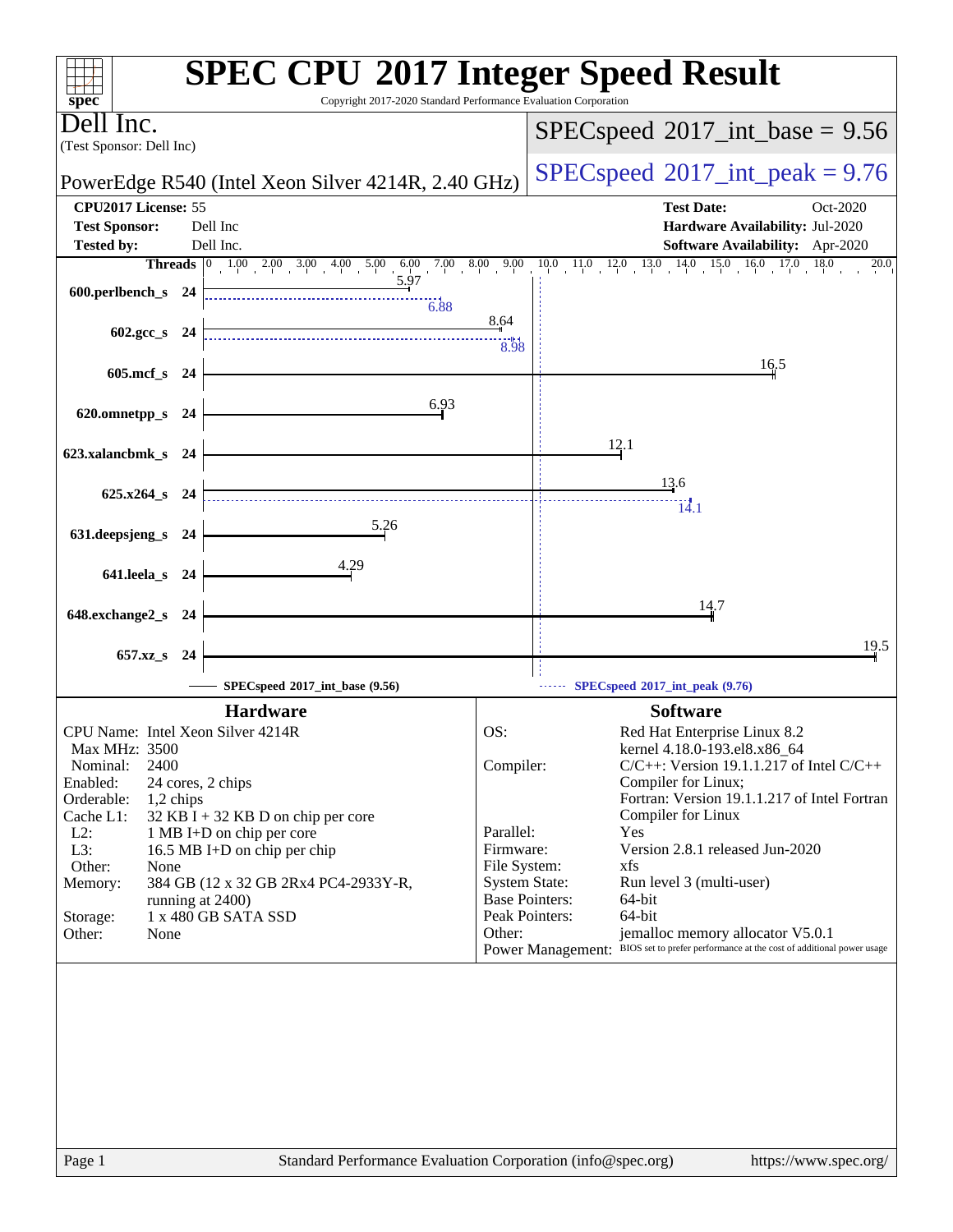Copyright 2017-2020 Standard Performance Evaluation Corporation

Dell Inc.

**[spec](http://www.spec.org/)**

(Test Sponsor: Dell Inc)

 $SPECspeed^{\circledcirc}2017\_int\_base = 9.56$  $SPECspeed^{\circledcirc}2017\_int\_base = 9.56$ 

PowerEdge R540 (Intel Xeon Silver 4214R, 2.40 GHz)  $\left|$  [SPECspeed](http://www.spec.org/auto/cpu2017/Docs/result-fields.html#SPECspeed2017intpeak)®[2017\\_int\\_peak = 9](http://www.spec.org/auto/cpu2017/Docs/result-fields.html#SPECspeed2017intpeak).76

**[CPU2017 License:](http://www.spec.org/auto/cpu2017/Docs/result-fields.html#CPU2017License)** 55 **[Test Date:](http://www.spec.org/auto/cpu2017/Docs/result-fields.html#TestDate)** Oct-2020 **[Test Sponsor:](http://www.spec.org/auto/cpu2017/Docs/result-fields.html#TestSponsor)** Dell Inc **[Hardware Availability:](http://www.spec.org/auto/cpu2017/Docs/result-fields.html#HardwareAvailability)** Jul-2020 **[Tested by:](http://www.spec.org/auto/cpu2017/Docs/result-fields.html#Testedby)** Dell Inc. **[Software Availability:](http://www.spec.org/auto/cpu2017/Docs/result-fields.html#SoftwareAvailability)** Apr-2020

### **[Results Table](http://www.spec.org/auto/cpu2017/Docs/result-fields.html#ResultsTable)**

|                                      | <b>Base</b>    |                |       |                |             | <b>Peak</b>    |       |                |                |                          |                |              |                |              |
|--------------------------------------|----------------|----------------|-------|----------------|-------------|----------------|-------|----------------|----------------|--------------------------|----------------|--------------|----------------|--------------|
| <b>Benchmark</b>                     | <b>Threads</b> | <b>Seconds</b> | Ratio | <b>Seconds</b> | Ratio       | <b>Seconds</b> | Ratio | <b>Threads</b> | <b>Seconds</b> | <b>Ratio</b>             | <b>Seconds</b> | <b>Ratio</b> | <b>Seconds</b> | <b>Ratio</b> |
| $600.$ perlbench_s                   | 24             | 297            | 5.97  | 298            | 5.96        | 297            | 5.97  | 24             | 257            | 6.89                     | 258            | 6.88         | 258            | 6.87         |
| $602 \text{.} \text{gcc}\text{_<}$ s | 24             | 462            | 8.61  | 461            | 8.64        | 460            | 8.66  | 24             | 445            | 8.95                     | 434            | 9.18         | 443            | 8.98         |
| $605$ .mcf s                         | 24             | 286            | 16.5  | 286            | 16.5        | 285            | 16.6  | 24             | 286            | 16.5                     | 286            | 16.5         | 285            | 16.6         |
| 620.omnetpp_s                        | 24             | 234            | 6.96  | 236            | 6.92        | 235            | 6.93  | 24             | 234            | 6.96                     | 236            | 6.92         | 235            | 6.93         |
| 623.xalancbmk s                      | 24             | 117            | 12.1  | 117            | 12.1        | 117            | 12.1  | 24             | 117            | $\left 2.1\right\rangle$ | <u> 117</u>    | <b>12.1</b>  | 117            | 12.1         |
| 625.x264 s                           | 24             | 130            | 13.6  | 129            | 13.7        | 129            | 13.6  | 24             | 125            | 14.1                     | 125            | 14.1         | 125            | 14.2         |
| 631.deepsjeng_s                      | 24             | 272            | 5.26  | 272            | 5.26        | 272            | 5.26  | 24             | 272            | 5.26                     | 272            | 5.26         | 272            | 5.26         |
| 641.leela s                          | 24             | 398            | 4.29  | 397            | 4.29        | 397            | 4.29  | 24             | 398            | 4.29                     | 397            | 4.29         | 397            | 4.29         |
| 648.exchange2 s                      | 24             | 200            | 14.7  | 199            | 14.7        | 199            | 14.8  | 24             | 200            | 14.7                     | 199            | 14.7         | 199            | 14.8         |
| $657.xz$ s                           | 24             | 317            | 19.5  | 317            | <u>19.5</u> | 317            | 19.5  | 24             | 317            | 19.5                     | 317            | <b>19.5</b>  | 317            | 19.5         |
| $SPECspeed*2017$ int base =<br>9.56  |                |                |       |                |             |                |       |                |                |                          |                |              |                |              |

**[SPECspeed](http://www.spec.org/auto/cpu2017/Docs/result-fields.html#SPECspeed2017intpeak)[2017\\_int\\_peak =](http://www.spec.org/auto/cpu2017/Docs/result-fields.html#SPECspeed2017intpeak) 9.76**

Results appear in the [order in which they were run.](http://www.spec.org/auto/cpu2017/Docs/result-fields.html#RunOrder) Bold underlined text [indicates a median measurement](http://www.spec.org/auto/cpu2017/Docs/result-fields.html#Median).

### **[Compiler Notes](http://www.spec.org/auto/cpu2017/Docs/result-fields.html#CompilerNotes)**

The inconsistent Compiler version information under Compiler Version section is due to a discrepancy in Intel Compiler. The correct version of C/C++ compiler is: Version 19.1.1.217 Build 20200306 Compiler for Linux The correct version of Fortran compiler is: Version 19.1.1.217 Build 20200306 Compiler for Linux

### **[Submit Notes](http://www.spec.org/auto/cpu2017/Docs/result-fields.html#SubmitNotes)**

 The numactl mechanism was used to bind copies to processors. The config file option 'submit' was used to generate numactl commands to bind each copy to a specific processor. For details, please see the config file.

### **[Operating System Notes](http://www.spec.org/auto/cpu2017/Docs/result-fields.html#OperatingSystemNotes)**

Stack size set to unlimited using "ulimit -s unlimited"

### **[Environment Variables Notes](http://www.spec.org/auto/cpu2017/Docs/result-fields.html#EnvironmentVariablesNotes)**

```
Environment variables set by runcpu before the start of the run:
KMP_AFFINITY = "granularity=fine,scatter"
LD_LIBRARY_PATH =
      "/home/cpu2017-ic19.1u1/lib/intel64:/home/cpu2017-ic19.1u1/je5.0.1-64"
MALLOC_CONF = "retain:true"
OMP_STACKSIZE = "192M"
```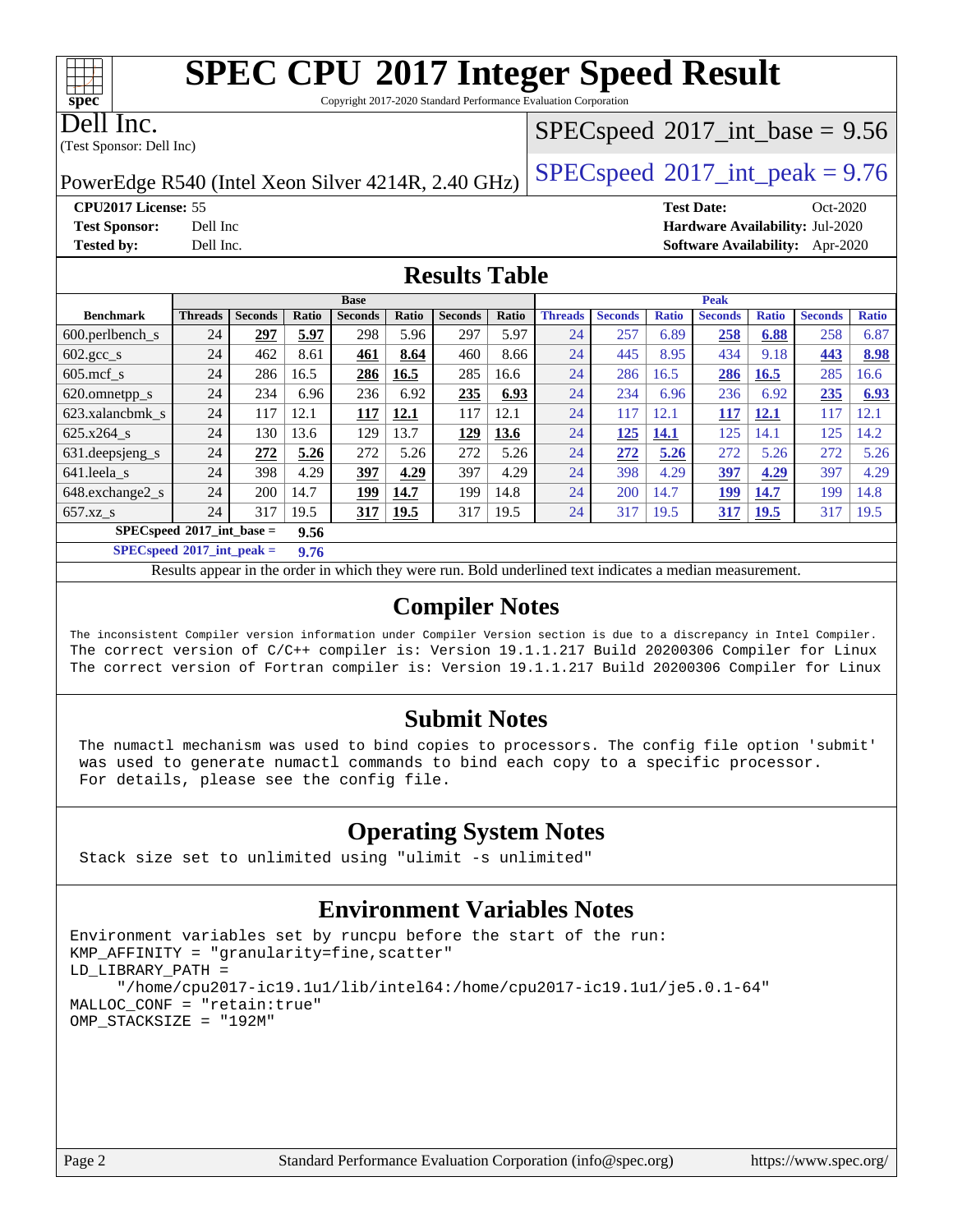Copyright 2017-2020 Standard Performance Evaluation Corporation

Dell Inc.

**[spec](http://www.spec.org/)**

 $+\ +$ 

(Test Sponsor: Dell Inc)

 $SPECspeed^{\circledcirc}2017\_int\_base = 9.56$  $SPECspeed^{\circledcirc}2017\_int\_base = 9.56$ 

**[Tested by:](http://www.spec.org/auto/cpu2017/Docs/result-fields.html#Testedby)** Dell Inc. **[Software Availability:](http://www.spec.org/auto/cpu2017/Docs/result-fields.html#SoftwareAvailability)** Apr-2020

PowerEdge R540 (Intel Xeon Silver 4214R, 2.40 GHz)  $\left|$  [SPECspeed](http://www.spec.org/auto/cpu2017/Docs/result-fields.html#SPECspeed2017intpeak)®[2017\\_int\\_peak = 9](http://www.spec.org/auto/cpu2017/Docs/result-fields.html#SPECspeed2017intpeak).76

**[CPU2017 License:](http://www.spec.org/auto/cpu2017/Docs/result-fields.html#CPU2017License)** 55 **[Test Date:](http://www.spec.org/auto/cpu2017/Docs/result-fields.html#TestDate)** Oct-2020 **[Test Sponsor:](http://www.spec.org/auto/cpu2017/Docs/result-fields.html#TestSponsor)** Dell Inc **[Hardware Availability:](http://www.spec.org/auto/cpu2017/Docs/result-fields.html#HardwareAvailability)** Jul-2020

### **[General Notes](http://www.spec.org/auto/cpu2017/Docs/result-fields.html#GeneralNotes)**

 Binaries compiled on a system with 1x Intel Core i9-7980XE CPU + 64GB RAM memory using Redhat Enterprise Linux 8.0 NA: The test sponsor attests, as of date of publication, that CVE-2017-5754 (Meltdown) is mitigated in the system as tested and documented. Yes: The test sponsor attests, as of date of publication, that CVE-2017-5753 (Spectre variant 1) is mitigated in the system as tested and documented. Yes: The test sponsor attests, as of date of publication, that CVE-2017-5715 (Spectre variant 2) is mitigated in the system as tested and documented. Transparent Huge Pages enabled by default Prior to runcpu invocation Filesystem page cache synced and cleared with: sync; echo 3> /proc/sys/vm/drop\_caches runcpu command invoked through numactl i.e.: numactl --interleave=all runcpu <etc> jemalloc, a general purpose malloc implementation built with the RedHat Enterprise 7.5, and the system compiler gcc 4.8.5 sources available from jemalloc.net or<https://github.com/jemalloc/jemalloc/releases> **[Platform Notes](http://www.spec.org/auto/cpu2017/Docs/result-fields.html#PlatformNotes)**

 BIOS settings: Virtualization Technology disabled System Profile set to Custom CPU Performance set to Maximum Performance C States set to Autonomous C1E disabled Uncore Frequency set to Dynamic Energy Efficiency Policy set to Performance Memory Patrol Scrub set to standard Logical Processor disabled CPU Interconnect Bus Link Power Management disabled PCI ASPM L1 Link Power Management disabled UPI Prefetch enabled LLC Prefetch disabled Dead Line LLC Alloc enabled Directory AtoS disabled

 Sysinfo program /home/cpu2017-ic19.1u1/bin/sysinfo Rev: r6365 of 2019-08-21 295195f888a3d7edb1e6e46a485a0011 running on RHEL-8-2-SUT Thu Oct 1 04:20:51 2020

 SUT (System Under Test) info as seen by some common utilities. For more information on this section, see <https://www.spec.org/cpu2017/Docs/config.html#sysinfo>

From /proc/cpuinfo

**(Continued on next page)**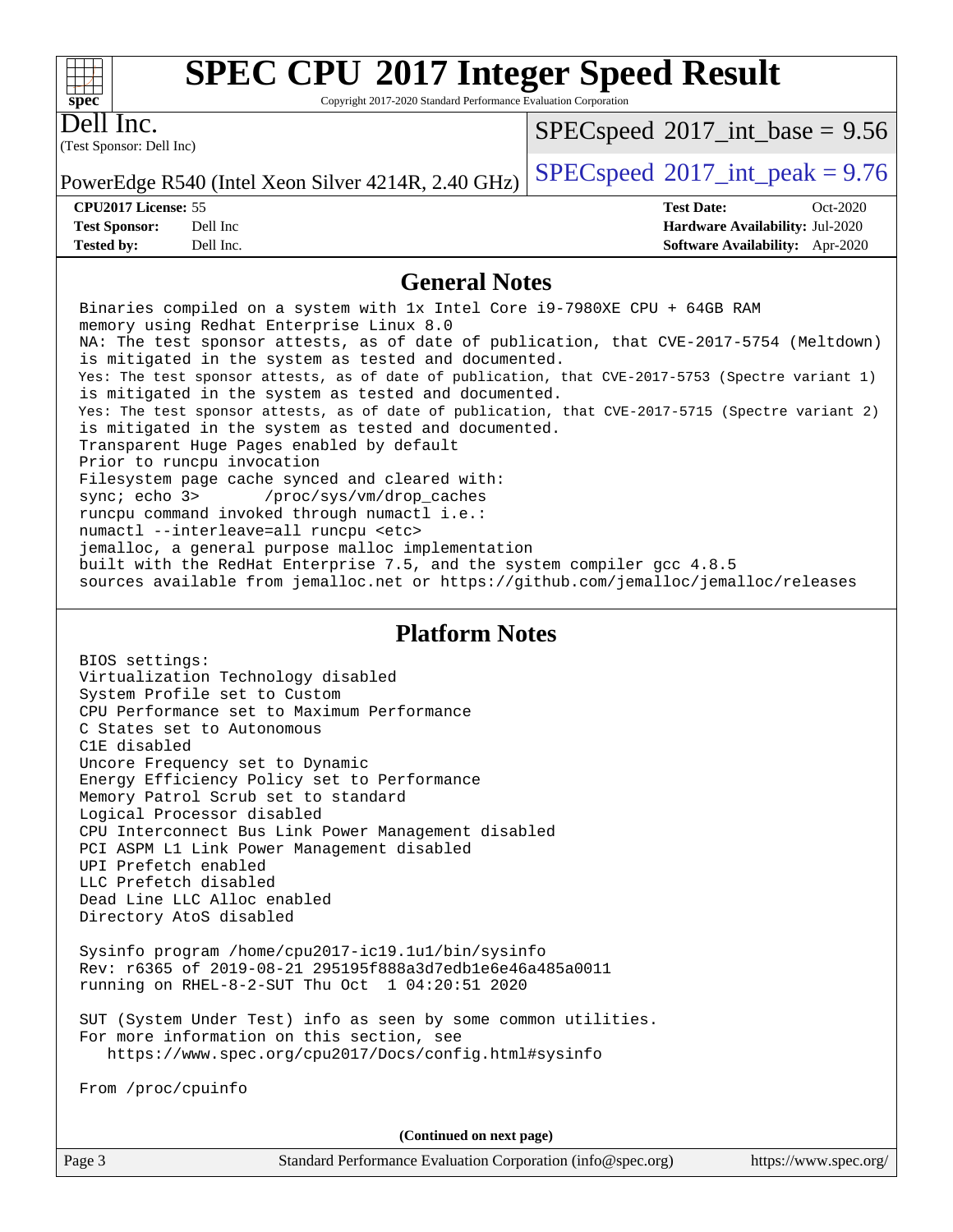Copyright 2017-2020 Standard Performance Evaluation Corporation

(Test Sponsor: Dell Inc) Dell Inc.

**[spec](http://www.spec.org/)**

 $+\!\!+\!\!$ 

 $SPECspeed^{\circ}2017\_int\_base = 9.56$  $SPECspeed^{\circ}2017\_int\_base = 9.56$ 

PowerEdge R540 (Intel Xeon Silver 4214R, 2.40 GHz)  $\left|$  [SPECspeed](http://www.spec.org/auto/cpu2017/Docs/result-fields.html#SPECspeed2017intpeak)®[2017\\_int\\_peak = 9](http://www.spec.org/auto/cpu2017/Docs/result-fields.html#SPECspeed2017intpeak).76

**[Tested by:](http://www.spec.org/auto/cpu2017/Docs/result-fields.html#Testedby)** Dell Inc. **[Software Availability:](http://www.spec.org/auto/cpu2017/Docs/result-fields.html#SoftwareAvailability)** Apr-2020

**[CPU2017 License:](http://www.spec.org/auto/cpu2017/Docs/result-fields.html#CPU2017License)** 55 **[Test Date:](http://www.spec.org/auto/cpu2017/Docs/result-fields.html#TestDate)** Oct-2020 **[Test Sponsor:](http://www.spec.org/auto/cpu2017/Docs/result-fields.html#TestSponsor)** Dell Inc **[Hardware Availability:](http://www.spec.org/auto/cpu2017/Docs/result-fields.html#HardwareAvailability)** Jul-2020

#### **[Platform Notes \(Continued\)](http://www.spec.org/auto/cpu2017/Docs/result-fields.html#PlatformNotes)**

Page 4 Standard Performance Evaluation Corporation [\(info@spec.org\)](mailto:info@spec.org) <https://www.spec.org/> model name : Intel(R) Xeon(R) Silver 4214R CPU @ 2.40GHz 2 "physical id"s (chips) 24 "processors" cores, siblings (Caution: counting these is hw and system dependent. The following excerpts from /proc/cpuinfo might not be reliable. Use with caution.) cpu cores : 12 siblings : 12 physical 0: cores 0 1 2 3 4 5 8 9 10 11 12 13 physical 1: cores 0 1 2 3 4 5 8 9 10 11 12 13 From lscpu: Architecture: x86\_64 CPU op-mode(s): 32-bit, 64-bit Byte Order: Little Endian  $CPU(s):$  24 On-line CPU(s) list: 0-23 Thread(s) per core: 1 Core(s) per socket: 12 Socket(s): 2 NUMA node(s): 2 Vendor ID: GenuineIntel CPU family: 6 Model: 85 Model name: Intel(R) Xeon(R) Silver 4214R CPU @ 2.40GHz Stepping: 7 CPU MHz: 1000.651 CPU max MHz: 3500.0000 CPU min MHz: 1000.0000 BogoMIPS: 4800.00 Virtualization: VT-x L1d cache: 32K L1i cache: 32K L2 cache: 1024K L3 cache: 16896K NUMA node0 CPU(s): 0,2,4,6,8,10,12,14,16,18,20,22 NUMA node1 CPU(s): 1,3,5,7,9,11,13,15,17,19,21,23 Flags: fpu vme de pse tsc msr pae mce cx8 apic sep mtrr pge mca cmov pat pse36 clflush dts acpi mmx fxsr sse sse2 ss ht tm pbe syscall nx pdpe1gb rdtscp lm constant\_tsc art arch\_perfmon pebs bts rep\_good nopl xtopology nonstop\_tsc cpuid aperfmperf pni pclmulqdq dtes64 monitor ds\_cpl vmx smx est tm2 ssse3 sdbg fma cx16 xtpr pdcm pcid dca sse4\_1 sse4\_2 x2apic movbe popcnt tsc\_deadline\_timer aes xsave avx f16c rdrand lahf\_lm abm 3dnowprefetch cpuid\_fault epb cat\_l3 cdp\_l3 invpcid\_single intel\_ppin ssbd mba ibrs ibpb stibp ibrs\_enhanced tpr\_shadow vnmi flexpriority ept vpid fsgsbase tsc\_adjust bmi1 hle avx2 smep bmi2 erms invpcid rtm cqm mpx rdt\_a avx512f avx512dq rdseed adx smap clflushopt clwb intel\_pt avx512cd avx512bw avx512vl xsaveopt xsavec xgetbv1 xsaves cqm\_llc cqm\_occup\_llc cqm\_mbm\_total cqm\_mbm\_local dtherm ida arat pln pts pku ospke avx512\_vnni md\_clear flush\_l1d **(Continued on next page)**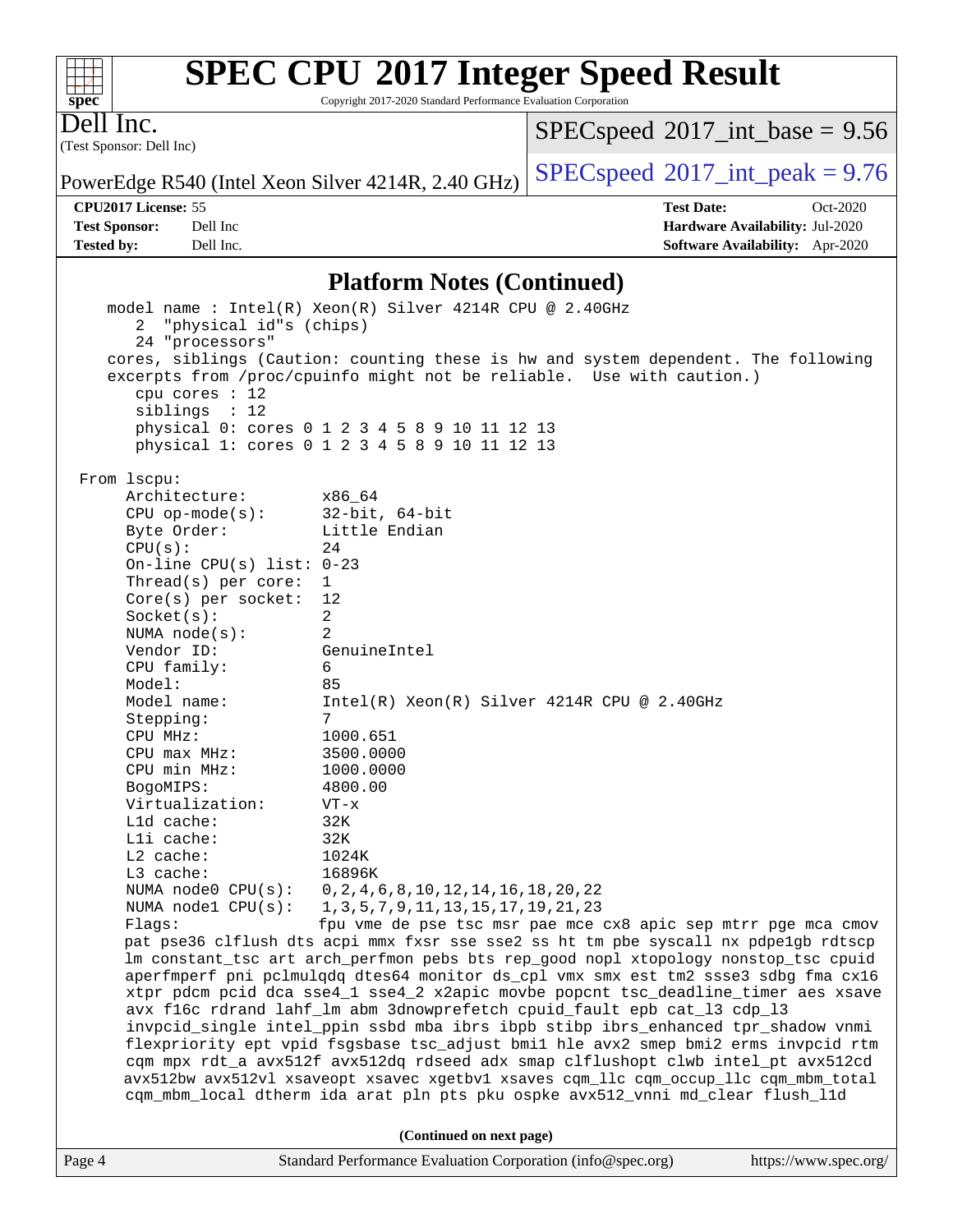#### **[spec](http://www.spec.org/) [SPEC CPU](http://www.spec.org/auto/cpu2017/Docs/result-fields.html#SPECCPU2017IntegerSpeedResult)[2017 Integer Speed Result](http://www.spec.org/auto/cpu2017/Docs/result-fields.html#SPECCPU2017IntegerSpeedResult)** Copyright 2017-2020 Standard Performance Evaluation Corporation (Test Sponsor: Dell Inc) Dell Inc. PowerEdge R540 (Intel Xeon Silver 4214R, 2.40 GHz)  $\left|$  [SPECspeed](http://www.spec.org/auto/cpu2017/Docs/result-fields.html#SPECspeed2017intpeak)®[2017\\_int\\_peak = 9](http://www.spec.org/auto/cpu2017/Docs/result-fields.html#SPECspeed2017intpeak).76  $SPECspeed^{\circ}2017\_int\_base = 9.56$  $SPECspeed^{\circ}2017\_int\_base = 9.56$ **[CPU2017 License:](http://www.spec.org/auto/cpu2017/Docs/result-fields.html#CPU2017License)** 55 **[Test Date:](http://www.spec.org/auto/cpu2017/Docs/result-fields.html#TestDate)** Oct-2020 **[Test Sponsor:](http://www.spec.org/auto/cpu2017/Docs/result-fields.html#TestSponsor)** Dell Inc **[Hardware Availability:](http://www.spec.org/auto/cpu2017/Docs/result-fields.html#HardwareAvailability)** Jul-2020 **[Tested by:](http://www.spec.org/auto/cpu2017/Docs/result-fields.html#Testedby)** Dell Inc. **[Software Availability:](http://www.spec.org/auto/cpu2017/Docs/result-fields.html#SoftwareAvailability)** Apr-2020 **[Platform Notes \(Continued\)](http://www.spec.org/auto/cpu2017/Docs/result-fields.html#PlatformNotes)** arch\_capabilities /proc/cpuinfo cache data cache size : 16896 KB From numactl --hardware WARNING: a numactl 'node' might or might not correspond to a physical chip. available: 2 nodes (0-1) node 0 cpus: 0 2 4 6 8 10 12 14 16 18 20 22 node 0 size: 192047 MB node 0 free: 191497 MB node 1 cpus: 1 3 5 7 9 11 13 15 17 19 21 23 node 1 size: 193532 MB node 1 free: 192600 MB node distances: node 0 1 0: 10 21 1: 21 10 From /proc/meminfo MemTotal: 394834032 kB HugePages\_Total: 0 Hugepagesize: 2048 kB From /etc/\*release\* /etc/\*version\* os-release: NAME="Red Hat Enterprise Linux" VERSION="8.2 (Ootpa)" ID="rhel" ID\_LIKE="fedora" VERSION\_ID="8.2" PLATFORM\_ID="platform:el8" PRETTY\_NAME="Red Hat Enterprise Linux 8.2 (Ootpa)" ANSI\_COLOR="0;31" redhat-release: Red Hat Enterprise Linux release 8.2 (Ootpa) system-release: Red Hat Enterprise Linux release 8.2 (Ootpa) system-release-cpe: cpe:/o:redhat:enterprise\_linux:8.2:ga uname -a: Linux RHEL-8-2-SUT 4.18.0-193.el8.x86\_64 #1 SMP Fri Mar 27 14:35:58 UTC 2020 x86\_64 x86\_64 x86\_64 GNU/Linux Kernel self-reported vulnerability status: itlb\_multihit: KVM: Vulnerable CVE-2018-3620 (L1 Terminal Fault): Not affected Microarchitectural Data Sampling: Not affected **(Continued on next page)**

 $+\ +$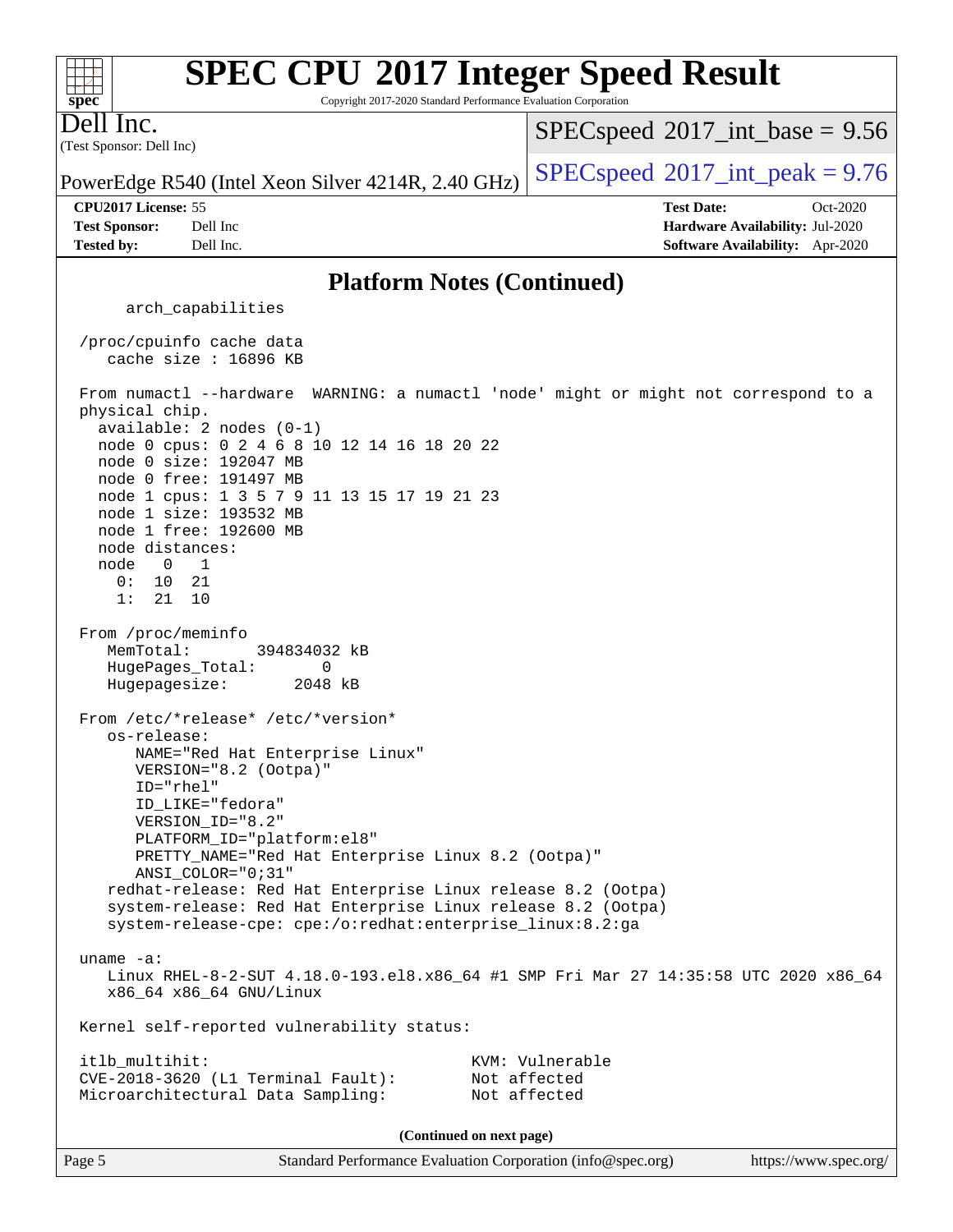Copyright 2017-2020 Standard Performance Evaluation Corporation

Dell Inc.

**[spec](http://www.spec.org/)**

(Test Sponsor: Dell Inc)

 $SPEC speed$ <sup>®</sup> $2017$ \_int\_base = 9.56

PowerEdge R540 (Intel Xeon Silver 4214R, 2.40 GHz)  $\left|$  [SPECspeed](http://www.spec.org/auto/cpu2017/Docs/result-fields.html#SPECspeed2017intpeak)®[2017\\_int\\_peak = 9](http://www.spec.org/auto/cpu2017/Docs/result-fields.html#SPECspeed2017intpeak).76

**[CPU2017 License:](http://www.spec.org/auto/cpu2017/Docs/result-fields.html#CPU2017License)** 55 **[Test Date:](http://www.spec.org/auto/cpu2017/Docs/result-fields.html#TestDate)** Oct-2020 **[Test Sponsor:](http://www.spec.org/auto/cpu2017/Docs/result-fields.html#TestSponsor)** Dell Inc **[Hardware Availability:](http://www.spec.org/auto/cpu2017/Docs/result-fields.html#HardwareAvailability)** Jul-2020 **[Tested by:](http://www.spec.org/auto/cpu2017/Docs/result-fields.html#Testedby)** Dell Inc. **[Software Availability:](http://www.spec.org/auto/cpu2017/Docs/result-fields.html#SoftwareAvailability)** Apr-2020

#### **[Platform Notes \(Continued\)](http://www.spec.org/auto/cpu2017/Docs/result-fields.html#PlatformNotes)**

| CVE-2017-5754 (Meltdown):<br>Not affected                                                                                                                                                                                                                                                                                                                 |  |  |  |  |  |  |  |  |
|-----------------------------------------------------------------------------------------------------------------------------------------------------------------------------------------------------------------------------------------------------------------------------------------------------------------------------------------------------------|--|--|--|--|--|--|--|--|
| CVE-2018-3639 (Speculative Store Bypass): Mitigation: Speculative Store Bypass disabled                                                                                                                                                                                                                                                                   |  |  |  |  |  |  |  |  |
| via prctl and seccomp                                                                                                                                                                                                                                                                                                                                     |  |  |  |  |  |  |  |  |
| $CVE-2017-5753$ (Spectre variant 1):<br>Mitigation: usercopy/swapgs barriers and __user<br>pointer sanitization                                                                                                                                                                                                                                           |  |  |  |  |  |  |  |  |
| Mitigation: Enhanced IBRS, IBPB: conditional,<br>CVE-2017-5715 (Spectre variant 2):<br>RSB filling                                                                                                                                                                                                                                                        |  |  |  |  |  |  |  |  |
| Mitigation: Clear CPU buffers; SMT disabled<br>tsx_async_abort:                                                                                                                                                                                                                                                                                           |  |  |  |  |  |  |  |  |
| run-level 3 Oct 1 04:19 last=5                                                                                                                                                                                                                                                                                                                            |  |  |  |  |  |  |  |  |
| SPEC is set to: /home/cpu2017-ic19.1u1<br>Type Size Used Avail Use% Mounted on<br>Filesystem<br>/dev/mapper/rhel-home xfs 392G 7.1G 385G 2% /home                                                                                                                                                                                                         |  |  |  |  |  |  |  |  |
| From /sys/devices/virtual/dmi/id                                                                                                                                                                                                                                                                                                                          |  |  |  |  |  |  |  |  |
| Dell Inc. 2.8.1 06/30/2020<br>BIOS:                                                                                                                                                                                                                                                                                                                       |  |  |  |  |  |  |  |  |
| Vendor: Dell Inc.                                                                                                                                                                                                                                                                                                                                         |  |  |  |  |  |  |  |  |
| Product: PowerEdge R540                                                                                                                                                                                                                                                                                                                                   |  |  |  |  |  |  |  |  |
| Product Family: PowerEdge                                                                                                                                                                                                                                                                                                                                 |  |  |  |  |  |  |  |  |
| Additional information from dmidecode follows. WARNING: Use caution when you interpret<br>this section. The 'dmidecode' program reads system data which is "intended to allow<br>hardware to be accurately determined", but the intent may not be met, as there are<br>frequent changes to hardware, firmware, and the "DMTF SMBIOS" standard.<br>Memory: |  |  |  |  |  |  |  |  |
| 1x 00AD00B300AD HMA84GR7CJR4N-WM 32 GB 2 rank 2933                                                                                                                                                                                                                                                                                                        |  |  |  |  |  |  |  |  |
| 6x 00AD063200AD HMA84GR7CJR4N-WM 32 GB 2 rank 2933                                                                                                                                                                                                                                                                                                        |  |  |  |  |  |  |  |  |
| 5x 00AD069D00AD HMA84GR7CJR4N-WM 32 GB 2 rank 2933                                                                                                                                                                                                                                                                                                        |  |  |  |  |  |  |  |  |
| 4x Not Specified Not Specified                                                                                                                                                                                                                                                                                                                            |  |  |  |  |  |  |  |  |
| (End of data from sysinfo program)                                                                                                                                                                                                                                                                                                                        |  |  |  |  |  |  |  |  |
| <b>Compiler Version Notes</b>                                                                                                                                                                                                                                                                                                                             |  |  |  |  |  |  |  |  |
| =============================<br>600.perlbench_s(base) 602.gcc_s(base, peak) 605.mcf_s(base, peak)<br>C<br>625.x264_s(base, peak) 657.xz_s(base, peak)                                                                                                                                                                                                    |  |  |  |  |  |  |  |  |
| Intel(R) C Compiler for applications running on Intel(R) 64, Version 2021.1<br>NextGen Build 20200304                                                                                                                                                                                                                                                     |  |  |  |  |  |  |  |  |
| Copyright (C) 1985-2020 Intel Corporation. All rights reserved.                                                                                                                                                                                                                                                                                           |  |  |  |  |  |  |  |  |
|                                                                                                                                                                                                                                                                                                                                                           |  |  |  |  |  |  |  |  |
| 600.perlbench_s(peak)<br>С                                                                                                                                                                                                                                                                                                                                |  |  |  |  |  |  |  |  |
|                                                                                                                                                                                                                                                                                                                                                           |  |  |  |  |  |  |  |  |

**(Continued on next page)**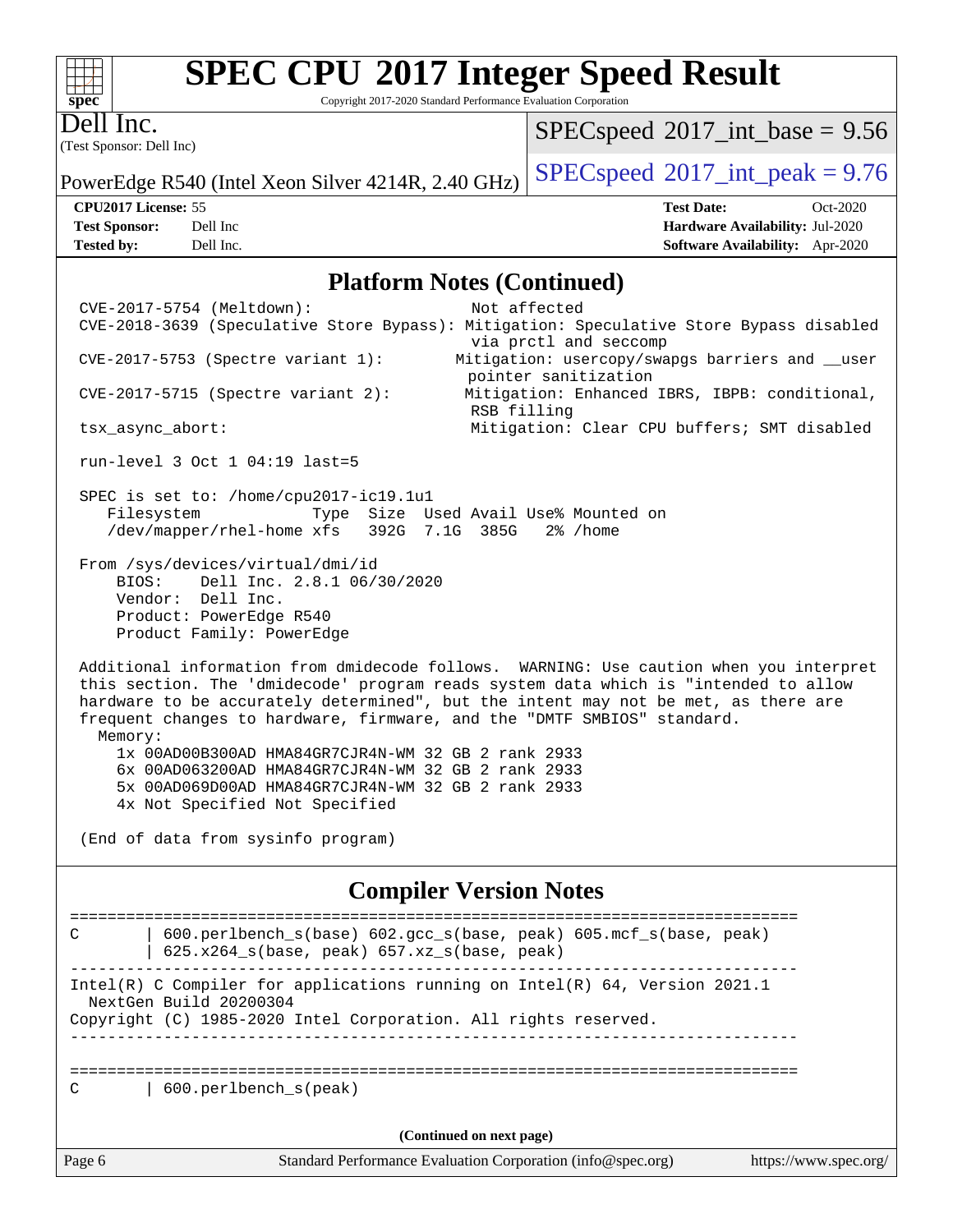Copyright 2017-2020 Standard Performance Evaluation Corporation

(Test Sponsor: Dell Inc) Dell Inc.

**[spec](http://www.spec.org/)**

 $SPEC speed$ <sup>®</sup> $2017$ \_int\_base = 9.56

PowerEdge R540 (Intel Xeon Silver 4214R, 2.40 GHz)  $\left|$  [SPECspeed](http://www.spec.org/auto/cpu2017/Docs/result-fields.html#SPECspeed2017intpeak)<sup>®</sup>[2017\\_int\\_peak = 9](http://www.spec.org/auto/cpu2017/Docs/result-fields.html#SPECspeed2017intpeak).76

**[CPU2017 License:](http://www.spec.org/auto/cpu2017/Docs/result-fields.html#CPU2017License)** 55 **[Test Date:](http://www.spec.org/auto/cpu2017/Docs/result-fields.html#TestDate)** Oct-2020 **[Test Sponsor:](http://www.spec.org/auto/cpu2017/Docs/result-fields.html#TestSponsor)** Dell Inc **[Hardware Availability:](http://www.spec.org/auto/cpu2017/Docs/result-fields.html#HardwareAvailability)** Jul-2020 **[Tested by:](http://www.spec.org/auto/cpu2017/Docs/result-fields.html#Testedby)** Dell Inc. **[Software Availability:](http://www.spec.org/auto/cpu2017/Docs/result-fields.html#SoftwareAvailability)** Apr-2020

### **[Compiler Version Notes \(Continued\)](http://www.spec.org/auto/cpu2017/Docs/result-fields.html#CompilerVersionNotes)**

| Intel(R) C Intel(R) 64 Compiler for applications running on Intel(R) 64,<br>Version 19.1.1.217 Build 20200306<br>Copyright (C) 1985-2020 Intel Corporation. All rights reserved.<br>_____________________ |
|-----------------------------------------------------------------------------------------------------------------------------------------------------------------------------------------------------------|
|                                                                                                                                                                                                           |
|                                                                                                                                                                                                           |
| 600.perlbench_s(base) 602.gcc_s(base, peak) 605.mcf_s(base, peak)<br>C<br>$625.x264_s(base, peak)$ 657.xz_s(base, peak)                                                                                   |
| Intel(R) C Compiler for applications running on $Intel(R) 64$ , Version 2021.1<br>NextGen Build 20200304                                                                                                  |
| Copyright (C) 1985-2020 Intel Corporation. All rights reserved.                                                                                                                                           |
|                                                                                                                                                                                                           |
| 600.perlbench_s(peak)<br>C                                                                                                                                                                                |
| Intel(R) C Intel(R) 64 Compiler for applications running on Intel(R) 64,                                                                                                                                  |
| Version 19.1.1.217 Build 20200306<br>Copyright (C) 1985-2020 Intel Corporation. All rights reserved.                                                                                                      |
|                                                                                                                                                                                                           |
|                                                                                                                                                                                                           |
| 620.omnetpp s(base, peak) 623.xalancbmk s(base, peak)<br>$C++$<br>631.deepsjeng_s(base, peak) 641.leela_s(base, peak)                                                                                     |
|                                                                                                                                                                                                           |
| Intel(R) $C++$ Compiler for applications running on Intel(R) 64, Version 2021.1<br>NextGen Build 20200304                                                                                                 |
| Copyright (C) 1985-2020 Intel Corporation. All rights reserved.                                                                                                                                           |
|                                                                                                                                                                                                           |
|                                                                                                                                                                                                           |
| Fortran   648. exchange2_s(base, peak)<br>-----------------------------                                                                                                                                   |
| $Intel(R)$ Fortran Intel(R) 64 Compiler for applications running on Intel(R)<br>64, Version 19.1.1.217 Build 20200306                                                                                     |
| Copyright (C) 1985-2020 Intel Corporation. All rights reserved.                                                                                                                                           |
|                                                                                                                                                                                                           |
|                                                                                                                                                                                                           |
| <b>Base Compiler Invocation</b>                                                                                                                                                                           |
| C benchmarks:                                                                                                                                                                                             |
| icc                                                                                                                                                                                                       |
|                                                                                                                                                                                                           |
|                                                                                                                                                                                                           |

**(Continued on next page)**

Page 7 Standard Performance Evaluation Corporation [\(info@spec.org\)](mailto:info@spec.org) <https://www.spec.org/>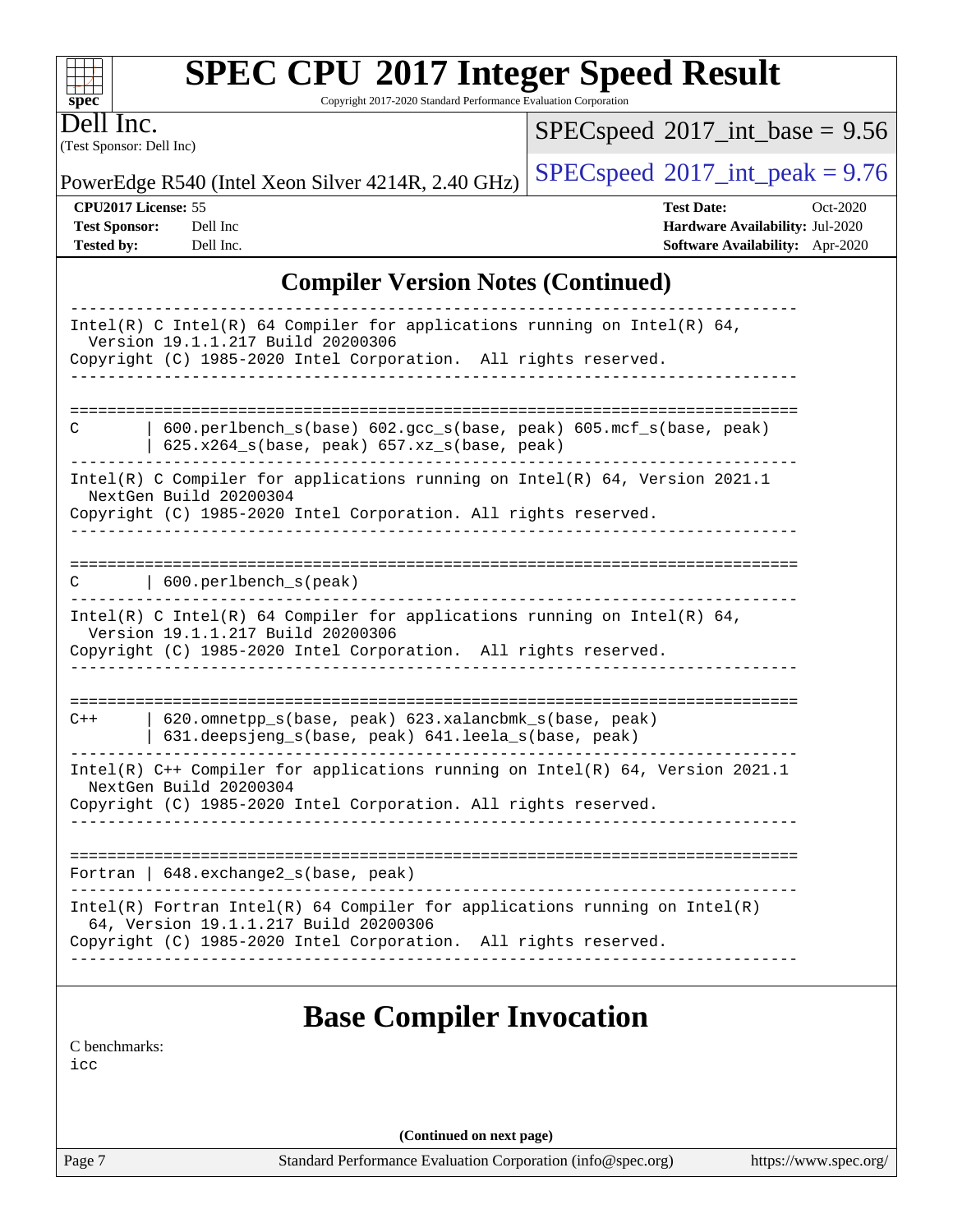Copyright 2017-2020 Standard Performance Evaluation Corporation

Dell Inc.

**[spec](http://www.spec.org/)**

 $\pm\pm\tau$ 

(Test Sponsor: Dell Inc)

 $SPECspeed^{\circ}2017\_int\_base = 9.56$  $SPECspeed^{\circ}2017\_int\_base = 9.56$ 

PowerEdge R540 (Intel Xeon Silver 4214R, 2.40 GHz)  $\left|$  [SPECspeed](http://www.spec.org/auto/cpu2017/Docs/result-fields.html#SPECspeed2017intpeak)®[2017\\_int\\_peak = 9](http://www.spec.org/auto/cpu2017/Docs/result-fields.html#SPECspeed2017intpeak).76

**[CPU2017 License:](http://www.spec.org/auto/cpu2017/Docs/result-fields.html#CPU2017License)** 55 **[Test Date:](http://www.spec.org/auto/cpu2017/Docs/result-fields.html#TestDate)** Oct-2020 **[Test Sponsor:](http://www.spec.org/auto/cpu2017/Docs/result-fields.html#TestSponsor)** Dell Inc **[Hardware Availability:](http://www.spec.org/auto/cpu2017/Docs/result-fields.html#HardwareAvailability)** Jul-2020 **[Tested by:](http://www.spec.org/auto/cpu2017/Docs/result-fields.html#Testedby)** Dell Inc. **[Software Availability:](http://www.spec.org/auto/cpu2017/Docs/result-fields.html#SoftwareAvailability)** Apr-2020

### **[Base Compiler Invocation \(Continued\)](http://www.spec.org/auto/cpu2017/Docs/result-fields.html#BaseCompilerInvocation)**

[C++ benchmarks:](http://www.spec.org/auto/cpu2017/Docs/result-fields.html#CXXbenchmarks) [icpc](http://www.spec.org/cpu2017/results/res2020q4/cpu2017-20201020-24221.flags.html#user_CXXbase_intel_icpc_c510b6838c7f56d33e37e94d029a35b4a7bccf4766a728ee175e80a419847e808290a9b78be685c44ab727ea267ec2f070ec5dc83b407c0218cded6866a35d07)

[Fortran benchmarks](http://www.spec.org/auto/cpu2017/Docs/result-fields.html#Fortranbenchmarks): [ifort](http://www.spec.org/cpu2017/results/res2020q4/cpu2017-20201020-24221.flags.html#user_FCbase_intel_ifort_8111460550e3ca792625aed983ce982f94888b8b503583aa7ba2b8303487b4d8a21a13e7191a45c5fd58ff318f48f9492884d4413fa793fd88dd292cad7027ca)

### **[Base Portability Flags](http://www.spec.org/auto/cpu2017/Docs/result-fields.html#BasePortabilityFlags)**

 600.perlbench\_s: [-DSPEC\\_LP64](http://www.spec.org/cpu2017/results/res2020q4/cpu2017-20201020-24221.flags.html#b600.perlbench_s_basePORTABILITY_DSPEC_LP64) [-DSPEC\\_LINUX\\_X64](http://www.spec.org/cpu2017/results/res2020q4/cpu2017-20201020-24221.flags.html#b600.perlbench_s_baseCPORTABILITY_DSPEC_LINUX_X64) 602.gcc\_s: [-DSPEC\\_LP64](http://www.spec.org/cpu2017/results/res2020q4/cpu2017-20201020-24221.flags.html#suite_basePORTABILITY602_gcc_s_DSPEC_LP64) 605.mcf\_s: [-DSPEC\\_LP64](http://www.spec.org/cpu2017/results/res2020q4/cpu2017-20201020-24221.flags.html#suite_basePORTABILITY605_mcf_s_DSPEC_LP64) 620.omnetpp\_s: [-DSPEC\\_LP64](http://www.spec.org/cpu2017/results/res2020q4/cpu2017-20201020-24221.flags.html#suite_basePORTABILITY620_omnetpp_s_DSPEC_LP64) 623.xalancbmk\_s: [-DSPEC\\_LP64](http://www.spec.org/cpu2017/results/res2020q4/cpu2017-20201020-24221.flags.html#suite_basePORTABILITY623_xalancbmk_s_DSPEC_LP64) [-DSPEC\\_LINUX](http://www.spec.org/cpu2017/results/res2020q4/cpu2017-20201020-24221.flags.html#b623.xalancbmk_s_baseCXXPORTABILITY_DSPEC_LINUX) 625.x264\_s: [-DSPEC\\_LP64](http://www.spec.org/cpu2017/results/res2020q4/cpu2017-20201020-24221.flags.html#suite_basePORTABILITY625_x264_s_DSPEC_LP64) 631.deepsjeng\_s: [-DSPEC\\_LP64](http://www.spec.org/cpu2017/results/res2020q4/cpu2017-20201020-24221.flags.html#suite_basePORTABILITY631_deepsjeng_s_DSPEC_LP64) 641.leela\_s: [-DSPEC\\_LP64](http://www.spec.org/cpu2017/results/res2020q4/cpu2017-20201020-24221.flags.html#suite_basePORTABILITY641_leela_s_DSPEC_LP64) 648.exchange2\_s: [-DSPEC\\_LP64](http://www.spec.org/cpu2017/results/res2020q4/cpu2017-20201020-24221.flags.html#suite_basePORTABILITY648_exchange2_s_DSPEC_LP64) 657.xz\_s: [-DSPEC\\_LP64](http://www.spec.org/cpu2017/results/res2020q4/cpu2017-20201020-24221.flags.html#suite_basePORTABILITY657_xz_s_DSPEC_LP64)

### **[Base Optimization Flags](http://www.spec.org/auto/cpu2017/Docs/result-fields.html#BaseOptimizationFlags)**

#### [C benchmarks](http://www.spec.org/auto/cpu2017/Docs/result-fields.html#Cbenchmarks):

[-m64](http://www.spec.org/cpu2017/results/res2020q4/cpu2017-20201020-24221.flags.html#user_CCbase_m64-icc) [-qnextgen](http://www.spec.org/cpu2017/results/res2020q4/cpu2017-20201020-24221.flags.html#user_CCbase_f-qnextgen) [-std=c11](http://www.spec.org/cpu2017/results/res2020q4/cpu2017-20201020-24221.flags.html#user_CCbase_std-icc-std_0e1c27790398a4642dfca32ffe6c27b5796f9c2d2676156f2e42c9c44eaad0c049b1cdb667a270c34d979996257aeb8fc440bfb01818dbc9357bd9d174cb8524) [-Wl,-plugin-opt=-x86-branches-within-32B-boundaries](http://www.spec.org/cpu2017/results/res2020q4/cpu2017-20201020-24221.flags.html#user_CCbase_f-x86-branches-within-32B-boundaries_0098b4e4317ae60947b7b728078a624952a08ac37a3c797dfb4ffeb399e0c61a9dd0f2f44ce917e9361fb9076ccb15e7824594512dd315205382d84209e912f3) [-Wl,-z,muldefs](http://www.spec.org/cpu2017/results/res2020q4/cpu2017-20201020-24221.flags.html#user_CCbase_link_force_multiple1_b4cbdb97b34bdee9ceefcfe54f4c8ea74255f0b02a4b23e853cdb0e18eb4525ac79b5a88067c842dd0ee6996c24547a27a4b99331201badda8798ef8a743f577) [-xCORE-AVX512](http://www.spec.org/cpu2017/results/res2020q4/cpu2017-20201020-24221.flags.html#user_CCbase_f-xCORE-AVX512) [-O3](http://www.spec.org/cpu2017/results/res2020q4/cpu2017-20201020-24221.flags.html#user_CCbase_f-O3) [-ffast-math](http://www.spec.org/cpu2017/results/res2020q4/cpu2017-20201020-24221.flags.html#user_CCbase_f-ffast-math) [-flto](http://www.spec.org/cpu2017/results/res2020q4/cpu2017-20201020-24221.flags.html#user_CCbase_f-flto) [-mfpmath=sse](http://www.spec.org/cpu2017/results/res2020q4/cpu2017-20201020-24221.flags.html#user_CCbase_f-mfpmath_70eb8fac26bde974f8ab713bc9086c5621c0b8d2f6c86f38af0bd7062540daf19db5f3a066d8c6684be05d84c9b6322eb3b5be6619d967835195b93d6c02afa1) [-funroll-loops](http://www.spec.org/cpu2017/results/res2020q4/cpu2017-20201020-24221.flags.html#user_CCbase_f-funroll-loops) [-fuse-ld=gold](http://www.spec.org/cpu2017/results/res2020q4/cpu2017-20201020-24221.flags.html#user_CCbase_f-fuse-ld_920b3586e2b8c6e0748b9c84fa9b744736ba725a32cab14ad8f3d4ad28eecb2f59d1144823d2e17006539a88734fe1fc08fc3035f7676166309105a78aaabc32) [-qopt-mem-layout-trans=4](http://www.spec.org/cpu2017/results/res2020q4/cpu2017-20201020-24221.flags.html#user_CCbase_f-qopt-mem-layout-trans_fa39e755916c150a61361b7846f310bcdf6f04e385ef281cadf3647acec3f0ae266d1a1d22d972a7087a248fd4e6ca390a3634700869573d231a252c784941a8) [-fopenmp](http://www.spec.org/cpu2017/results/res2020q4/cpu2017-20201020-24221.flags.html#user_CCbase_fopenmp_5aa2e47ce4f2ef030ba5d12d5a7a9c4e57167333d78243fcadb80b48d5abb78ff19333f8478e0b2a41e63049eb285965c145ccab7b93db7d0c4d59e4dc6f5591) [-DSPEC\\_OPENMP](http://www.spec.org/cpu2017/results/res2020q4/cpu2017-20201020-24221.flags.html#suite_CCbase_DSPEC_OPENMP) [-L/usr/local/jemalloc64-5.0.1/lib](http://www.spec.org/cpu2017/results/res2020q4/cpu2017-20201020-24221.flags.html#user_CCbase_jemalloc_link_path64_1_cc289568b1a6c0fd3b62c91b824c27fcb5af5e8098e6ad028160d21144ef1b8aef3170d2acf0bee98a8da324cfe4f67d0a3d0c4cc4673d993d694dc2a0df248b) [-ljemalloc](http://www.spec.org/cpu2017/results/res2020q4/cpu2017-20201020-24221.flags.html#user_CCbase_jemalloc_link_lib_d1249b907c500fa1c0672f44f562e3d0f79738ae9e3c4a9c376d49f265a04b9c99b167ecedbf6711b3085be911c67ff61f150a17b3472be731631ba4d0471706)

#### [C++ benchmarks:](http://www.spec.org/auto/cpu2017/Docs/result-fields.html#CXXbenchmarks)

```
-m64 -qnextgen -Wl,-plugin-opt=-x86-branches-within-32B-boundaries
-Wl,-z,muldefs -xCORE-AVX512 -O3 -ffast-math -flto -mfpmath=sse
-funroll-loops -fuse-ld=gold -qopt-mem-layout-trans=4
-L/usr/local/IntelCompiler19/compilers_and_libraries_2020.1.217/linux/compiler/lib/intel64_lin
-lqkmalloc
```
#### [Fortran benchmarks:](http://www.spec.org/auto/cpu2017/Docs/result-fields.html#Fortranbenchmarks)

```
-m64 -Wl,-plugin-opt=-x86-branches-within-32B-boundaries -xCORE-AVX512
-O3 -ipo -no-prec-div -qopt-mem-layout-trans=4
-nostandard-realloc-lhs -align array32byte
-mbranches-within-32B-boundaries
```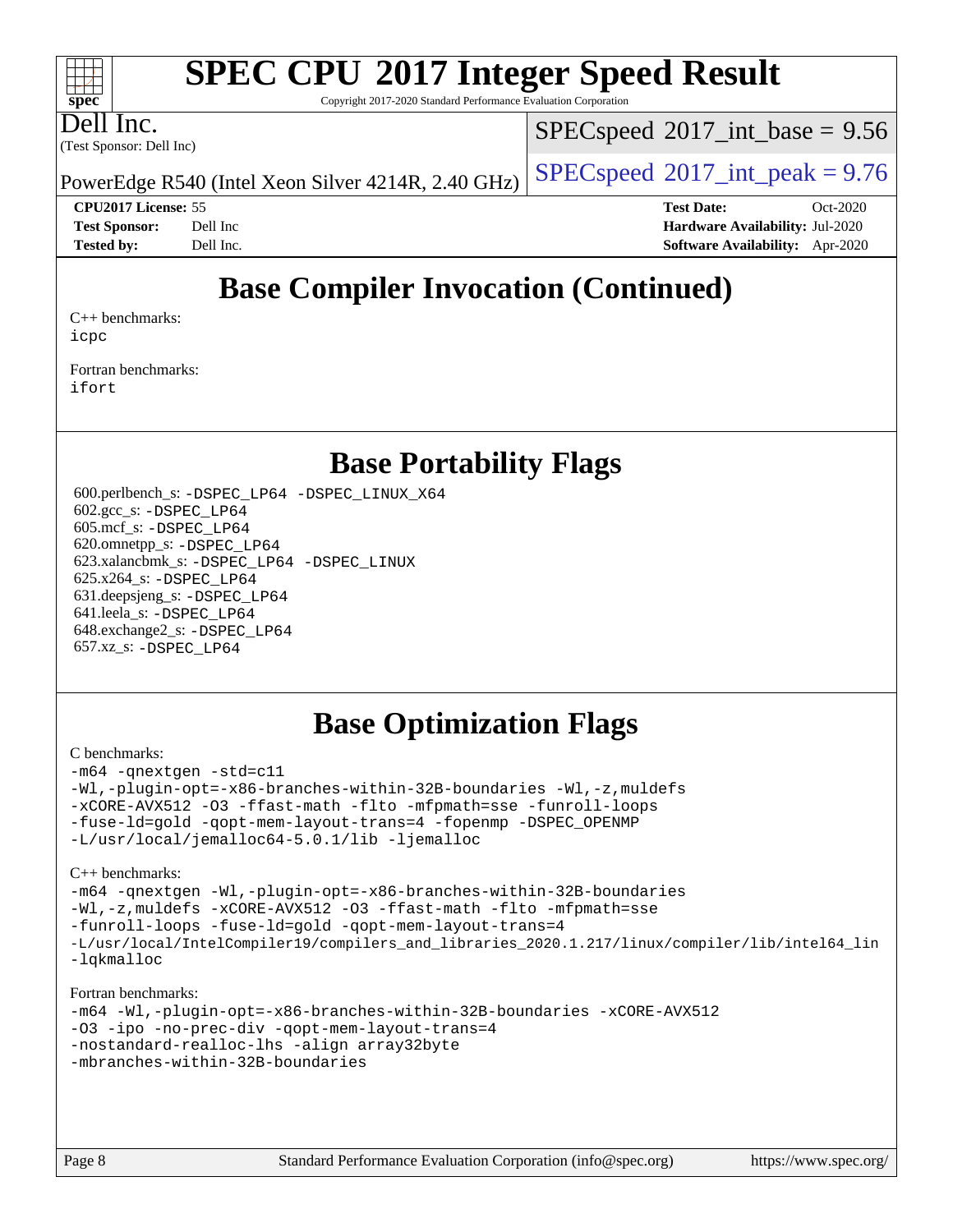Copyright 2017-2020 Standard Performance Evaluation Corporation

Dell Inc.

**[spec](http://www.spec.org/)**

 $+\ +$ 

(Test Sponsor: Dell Inc)

 $SPECspeed^{\circ}2017\_int\_base = 9.56$  $SPECspeed^{\circ}2017\_int\_base = 9.56$ 

**[CPU2017 License:](http://www.spec.org/auto/cpu2017/Docs/result-fields.html#CPU2017License)** 55 **[Test Date:](http://www.spec.org/auto/cpu2017/Docs/result-fields.html#TestDate)** Oct-2020

PowerEdge R540 (Intel Xeon Silver 4214R, 2.40 GHz)  $\left|$  [SPECspeed](http://www.spec.org/auto/cpu2017/Docs/result-fields.html#SPECspeed2017intpeak)®[2017\\_int\\_peak = 9](http://www.spec.org/auto/cpu2017/Docs/result-fields.html#SPECspeed2017intpeak).76

**[Test Sponsor:](http://www.spec.org/auto/cpu2017/Docs/result-fields.html#TestSponsor)** Dell Inc **[Hardware Availability:](http://www.spec.org/auto/cpu2017/Docs/result-fields.html#HardwareAvailability)** Jul-2020 **[Tested by:](http://www.spec.org/auto/cpu2017/Docs/result-fields.html#Testedby)** Dell Inc. **[Software Availability:](http://www.spec.org/auto/cpu2017/Docs/result-fields.html#SoftwareAvailability)** Apr-2020

### **[Peak Compiler Invocation](http://www.spec.org/auto/cpu2017/Docs/result-fields.html#PeakCompilerInvocation)**

[C benchmarks](http://www.spec.org/auto/cpu2017/Docs/result-fields.html#Cbenchmarks):

[icc](http://www.spec.org/cpu2017/results/res2020q4/cpu2017-20201020-24221.flags.html#user_CCpeak_intel_icc_66fc1ee009f7361af1fbd72ca7dcefbb700085f36577c54f309893dd4ec40d12360134090235512931783d35fd58c0460139e722d5067c5574d8eaf2b3e37e92)

[C++ benchmarks](http://www.spec.org/auto/cpu2017/Docs/result-fields.html#CXXbenchmarks): [icpc](http://www.spec.org/cpu2017/results/res2020q4/cpu2017-20201020-24221.flags.html#user_CXXpeak_intel_icpc_c510b6838c7f56d33e37e94d029a35b4a7bccf4766a728ee175e80a419847e808290a9b78be685c44ab727ea267ec2f070ec5dc83b407c0218cded6866a35d07)

[Fortran benchmarks:](http://www.spec.org/auto/cpu2017/Docs/result-fields.html#Fortranbenchmarks) [ifort](http://www.spec.org/cpu2017/results/res2020q4/cpu2017-20201020-24221.flags.html#user_FCpeak_intel_ifort_8111460550e3ca792625aed983ce982f94888b8b503583aa7ba2b8303487b4d8a21a13e7191a45c5fd58ff318f48f9492884d4413fa793fd88dd292cad7027ca)

### **[Peak Portability Flags](http://www.spec.org/auto/cpu2017/Docs/result-fields.html#PeakPortabilityFlags)**

 600.perlbench\_s: [-DSPEC\\_LP64](http://www.spec.org/cpu2017/results/res2020q4/cpu2017-20201020-24221.flags.html#b600.perlbench_s_peakPORTABILITY_DSPEC_LP64) [-DSPEC\\_LINUX\\_X64](http://www.spec.org/cpu2017/results/res2020q4/cpu2017-20201020-24221.flags.html#b600.perlbench_s_peakCPORTABILITY_DSPEC_LINUX_X64) 602.gcc\_s: [-DSPEC\\_LP64](http://www.spec.org/cpu2017/results/res2020q4/cpu2017-20201020-24221.flags.html#suite_peakCCLD602_gcc_s_DSPEC_LP64)(\*) [-DSPEC\\_LP64](http://www.spec.org/cpu2017/results/res2020q4/cpu2017-20201020-24221.flags.html#suite_peakPORTABILITY602_gcc_s_DSPEC_LP64) 605.mcf\_s: [-DSPEC\\_LP64](http://www.spec.org/cpu2017/results/res2020q4/cpu2017-20201020-24221.flags.html#suite_peakPORTABILITY605_mcf_s_DSPEC_LP64) 620.omnetpp\_s: [-DSPEC\\_LP64](http://www.spec.org/cpu2017/results/res2020q4/cpu2017-20201020-24221.flags.html#suite_peakPORTABILITY620_omnetpp_s_DSPEC_LP64) 623.xalancbmk\_s: [-DSPEC\\_LP64](http://www.spec.org/cpu2017/results/res2020q4/cpu2017-20201020-24221.flags.html#suite_peakPORTABILITY623_xalancbmk_s_DSPEC_LP64) [-DSPEC\\_LINUX](http://www.spec.org/cpu2017/results/res2020q4/cpu2017-20201020-24221.flags.html#b623.xalancbmk_s_peakCXXPORTABILITY_DSPEC_LINUX) 625.x264\_s: [-DSPEC\\_LP64](http://www.spec.org/cpu2017/results/res2020q4/cpu2017-20201020-24221.flags.html#suite_peakPORTABILITY625_x264_s_DSPEC_LP64) 631.deepsjeng\_s: [-DSPEC\\_LP64](http://www.spec.org/cpu2017/results/res2020q4/cpu2017-20201020-24221.flags.html#suite_peakPORTABILITY631_deepsjeng_s_DSPEC_LP64) 641.leela\_s: [-DSPEC\\_LP64](http://www.spec.org/cpu2017/results/res2020q4/cpu2017-20201020-24221.flags.html#suite_peakPORTABILITY641_leela_s_DSPEC_LP64) 648.exchange2\_s: [-DSPEC\\_LP64](http://www.spec.org/cpu2017/results/res2020q4/cpu2017-20201020-24221.flags.html#suite_peakPORTABILITY648_exchange2_s_DSPEC_LP64) 657.xz\_s: [-DSPEC\\_LP64](http://www.spec.org/cpu2017/results/res2020q4/cpu2017-20201020-24221.flags.html#suite_peakPORTABILITY657_xz_s_DSPEC_LP64)

(\*) Indicates a portability flag that was found in a non-portability variable.

## **[Peak Optimization Flags](http://www.spec.org/auto/cpu2017/Docs/result-fields.html#PeakOptimizationFlags)**

[C benchmarks](http://www.spec.org/auto/cpu2017/Docs/result-fields.html#Cbenchmarks):

```
 600.perlbench_s: -Wl,-z,muldefs -prof-gen(pass 1) -prof-use(pass 2)
-xCORE-AVX512 -ipo -O3 -no-prec-div
-qopt-mem-layout-trans=4 -fno-strict-overflow
-mbranches-within-32B-boundaries
-L/usr/local/jemalloc64-5.0.1/lib -ljemalloc
```

```
 602.gcc_s: -m64 -qnextgen -std=c11 -fuse-ld=gold
-Wl,-plugin-opt=-x86-branches-within-32B-boundaries
-Wl,-z,muldefs -fprofile-generate(pass 1)
-fprofile-use=default.profdata(pass 2) -xCORE-AVX512 -flto
-Ofast(pass 1) -O3 -ffast-math -qopt-mem-layout-trans=4
-L/usr/local/jemalloc64-5.0.1/lib -ljemalloc
```
**(Continued on next page)**